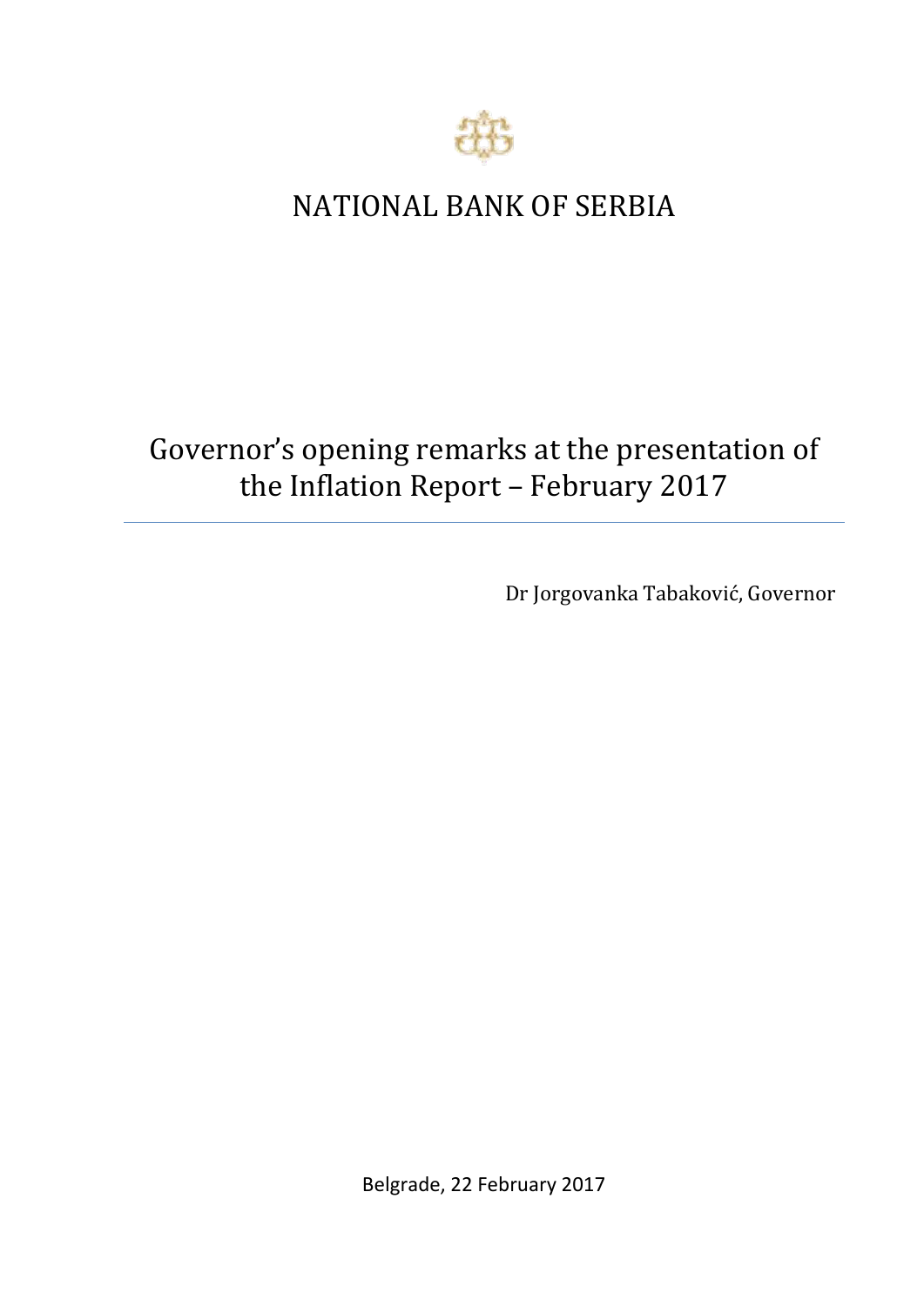#### *Ladies and gentlemen,*

Welcome to the presentation of the February *Inflation Report*.

I would like to begin just as I will conclude – by summing up last year. Namely, 2016 ended with yearon-year inflation of 1.6%, the fiscal deficit of 1.4%, the current account deficit of 4%, the NPL level of 17%, foreign direct investment of EUR 1.9 bln and the customary inflow of remittances of 2.6 bln. Why am I starting off like this? It is because the fiscal deficit of 1.4% was lowered by 2.3 percentage points relative to the year before, the current account deficit fell from 4.7% to 4%, and the level of NPLs fell by 4.6 percentage points to 17% compared to the end of the last year  $-$  these being preliminary results. All these are reasons which underpin our decision to start this year with the new target of 3.0±1.5%. The results from 2016 justify our decision to lower that target. I expect this will be the best confirmation that Serbia ranks among the countries running low and stable inflation.

Inflation is expected to move within the target tolerance band as of early this year, on account of the effects of past monetary policy easing, the recovery of domestic demand and global oil prices, and a gradual rise in inflation abroad. The key risks to the projected inflation path are related primarily to the international environment, notably the diverging policies of the leading central banks – the Federal Reserve and the European Central Bank, as well as uncertainties associated with movements in oil prices. The Federal Reserve raised its rate in December and it became probable that the pace of rate hikes would be faster than expected. On the other hand, the European Central Bank's decision to extend its quantitative easing programme until at least end-2017 signals the continuation of the Bank's monetary accommodation, expected to moderate adverse effects of the Fed's policy.

What I wish to highlight is that today Serbia is more resilient to all external shocks thanks to the improved macroeconomic fundamentals, such as the narrowing of internal and external imbalances set in place by fiscal and structural adjustments. In particular, the fiscal deficit was slashed from 6.6% in 2014 to 1.4% of GDP in 2016, bringing down the share of public debt in GDP. This helped achieve the three-year objectives of the fiscal consolidation programme, a year earlier than planned. At the same time, fully covered by foreign direct investment for the second year in a row, the current account deficit declined from 6.0% in 2014 to 4.0% of GDP in 2016.

The influence of external factors and the increased resilience of our economy are also evident in the FX market – through maintenance of relative stability of the dinar exchange rate, which is no longer news for anyone. Depreciation pressures, emerging late last and early this year, were in part generated by uncertainties in the international financial market and in part by the seasonally higher demand in foreign currency for the purchase of energy products. In an effort to ease excessive shortterm volatility of the exchange rate, the National Bank of Serbia intervenes in the FX market and will continue to do so, regardless of the direction of pressures. This means intervening on both sides. In so doing, we do not target any particular level of the exchange rate nor do we intend to influence its trend.